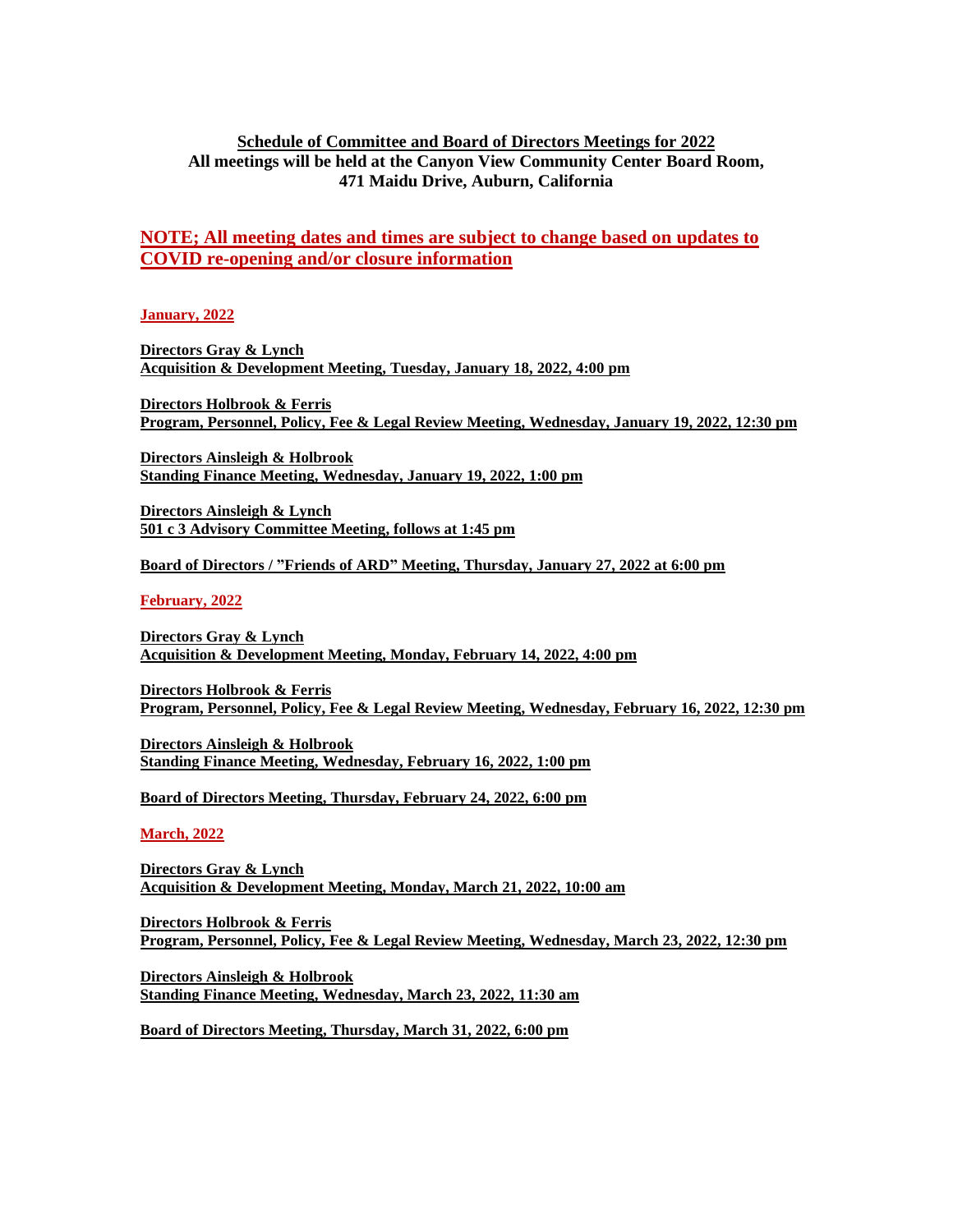**April, 2022**

**Directors Gray & Lynch Acquisition & Development Meeting, Monday, April 18, 2022, 10:00 am**

**Directors Holbrook & Ferris Program, Personnel, Policy, Fee & Legal Review Meeting, Wednesday, April 20, 2022, 12:30 pm**

**Directors Ainsleigh & Holbrook Standing Finance Meeting, Wednesday, April 20, 2022, 1:00 pm**

**Directors Ainsleigh & Lynch 501 c 3 Advisory Committee follows at 1:45 pm**

**Board of Directors/ "Friends of ARD" Meeting, Thursday, April 28, 2022, 6:00 pm**

**May, 2022**

**Directors Gray & Lynch Acquisition & Development Meeting, Monday , May 16, 2022, 10:00 am**

**Directors Holbrook & Ferris Program, Personnel, Policy, Fee & Legal Review Meeting, Wednesday, May 18, 2022, 12:30 pm**

**Directors Ainsleigh & Holbrook Standing Finance Meeting, Wednesday, May 18, 2022, 1:00 pm**

**Board of Directors Meeting, Thursday, May 26, 2022, 6:00 pm**

**June, 2022**

**Directors Gray & Lynch Acquisition & Development Meeting, Monday, June 20, 2022, 3:30 pm**

**Directors Holbrook & Ferris Program, Personnel, Policy & Fee Meeting, Wednesday, June 22, 2022, 12:30 pm** 

**Directors Ainsleigh & Holbrook Standing Finance Meeting, Wednesday, June 22, 2022, 1:00 pm**

**Board of Directors Meeting, Thursday, June 30, 2022, 6:00 pm**

**July, 2022**

**Directors Gray & Lynch Acquisition & Development Meeting, Monday, July 18, 2022, 2:00 pm**

**Directors Holbrook & Ferris Program, Personnel, Policy, Fee & Legal Review Meeting Wednesday, July 20, 2022, 12:30 pm**

**Directors Ainsleigh & Holbrook Standing Finance Meeting, Wednesday, July 20, 2022, 1:00 pm**

**Directors Ainsleigh & Lynch 501 c 3 advisory committee follows at 1:45 pm**